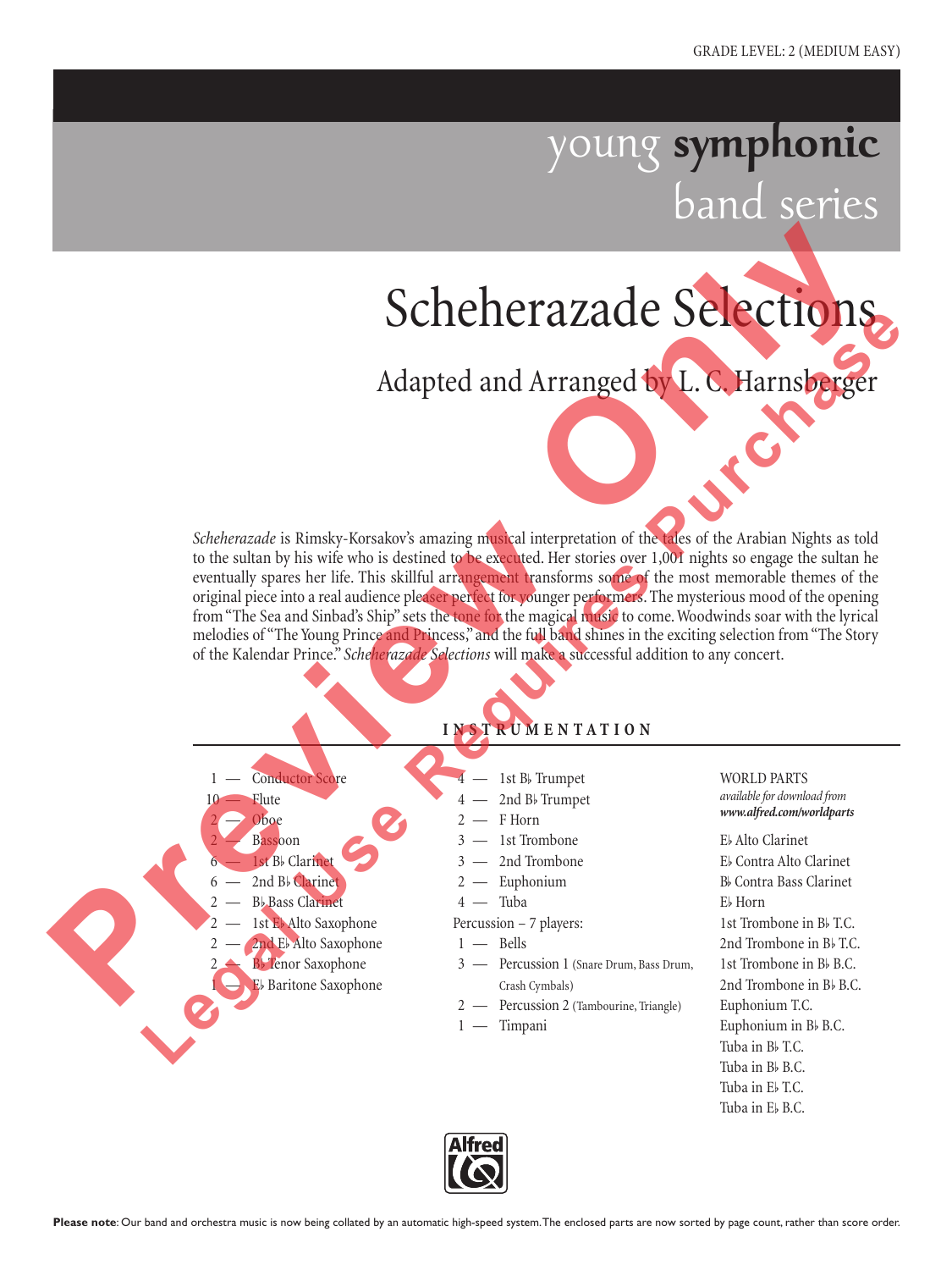## Scheherazade Selections



All rights reserved. Printed in USA.

*Purchase a full-length*<br>*performance recording!*<br>**alfred.com/downloads**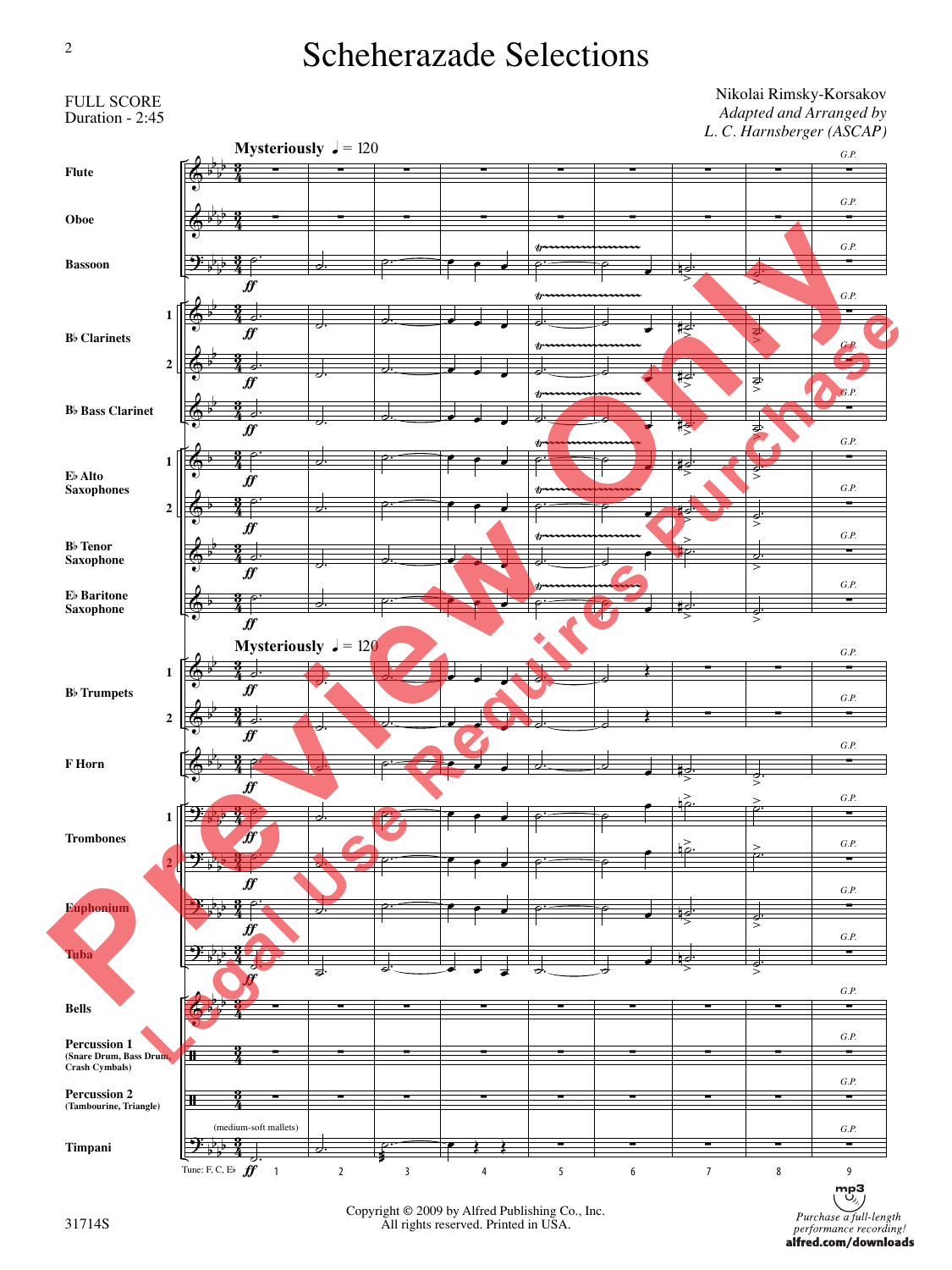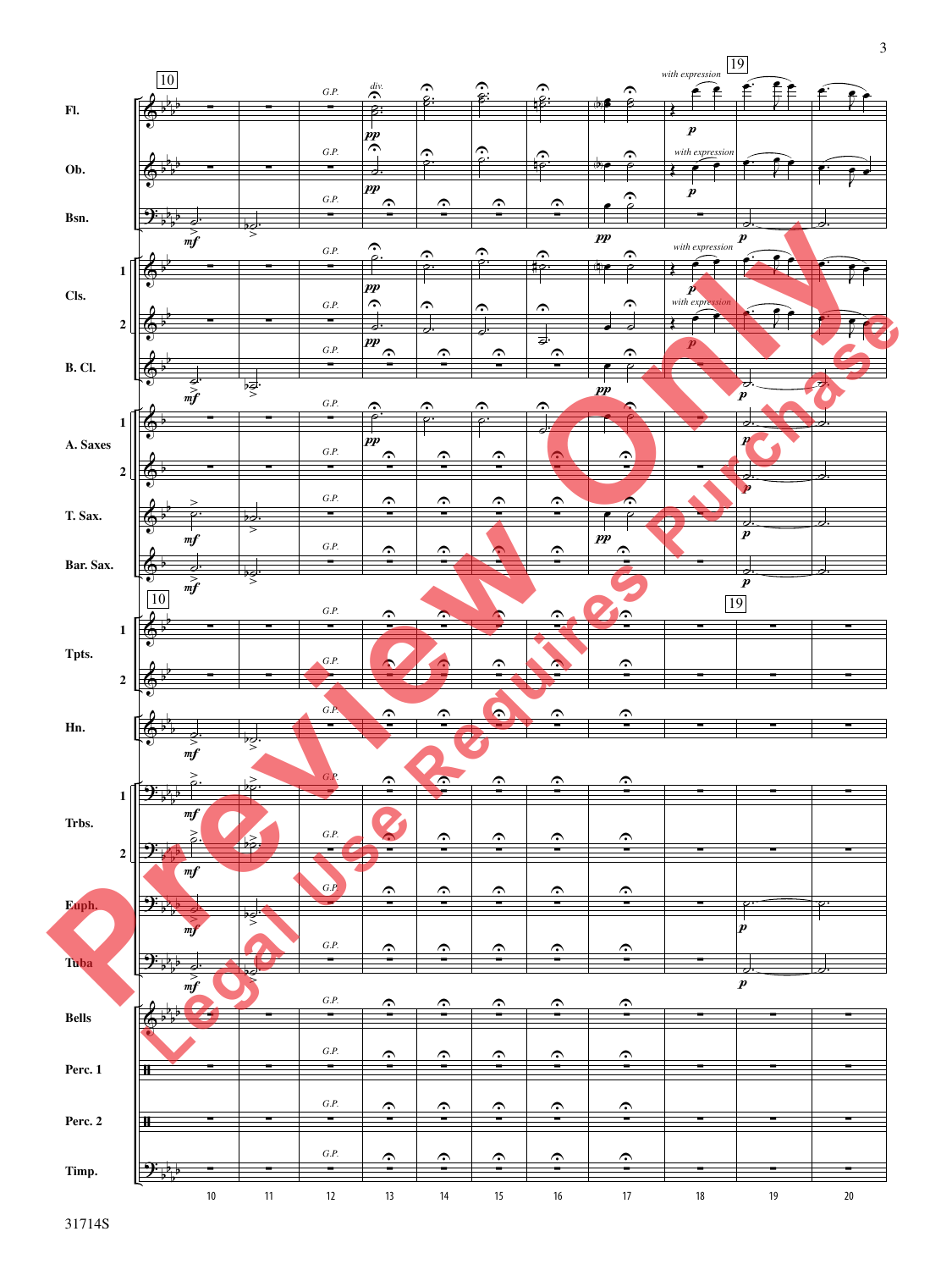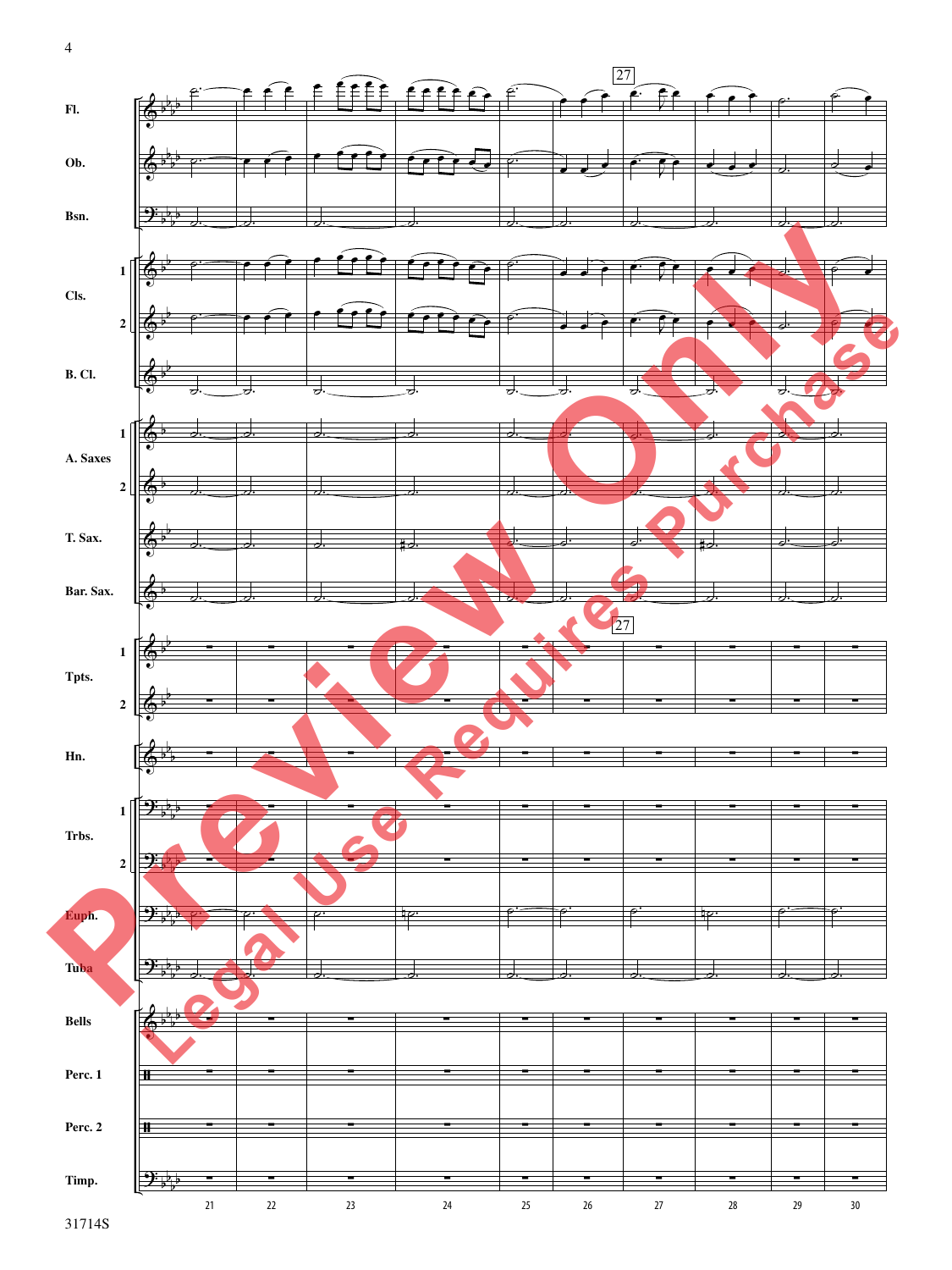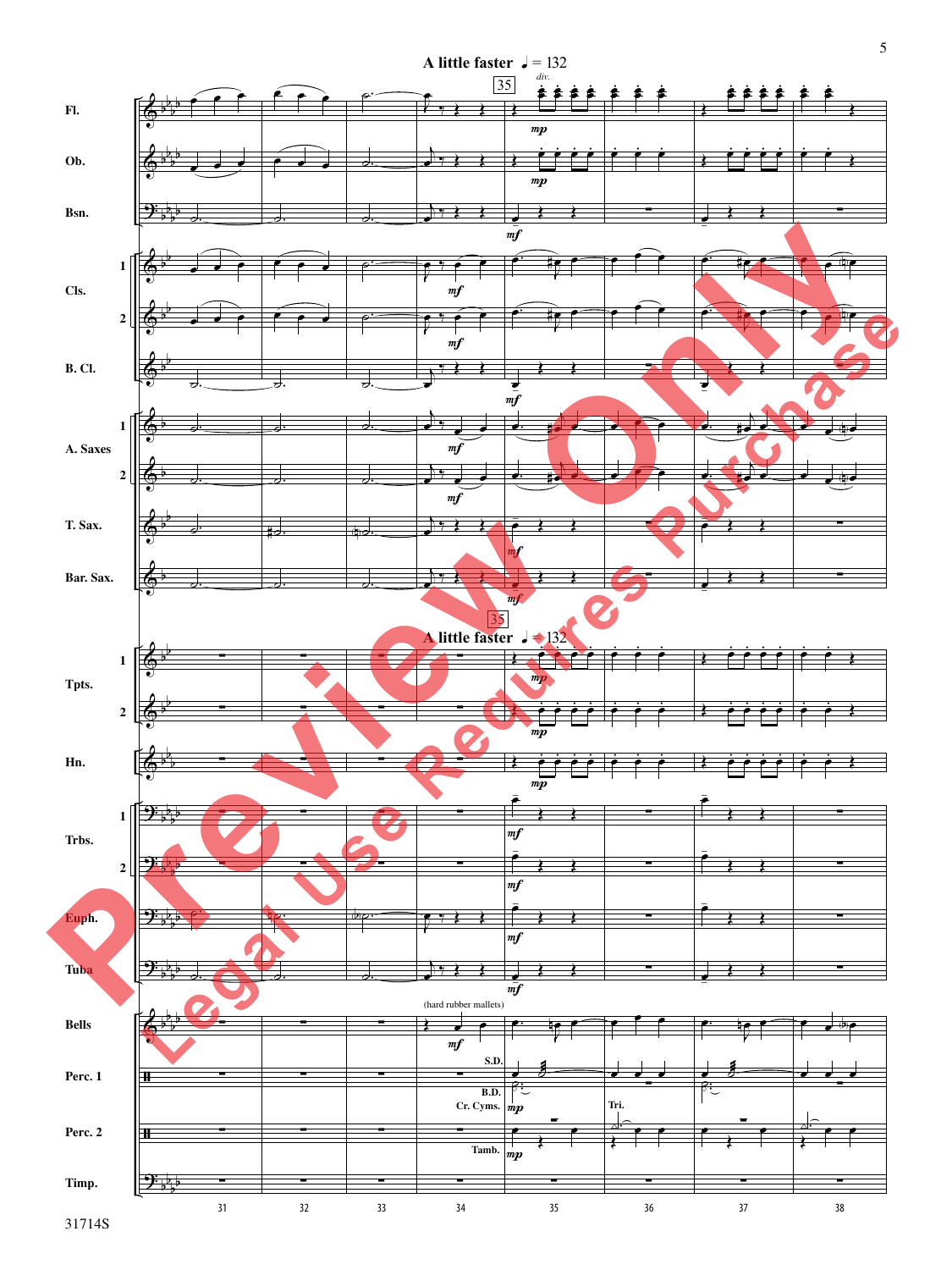

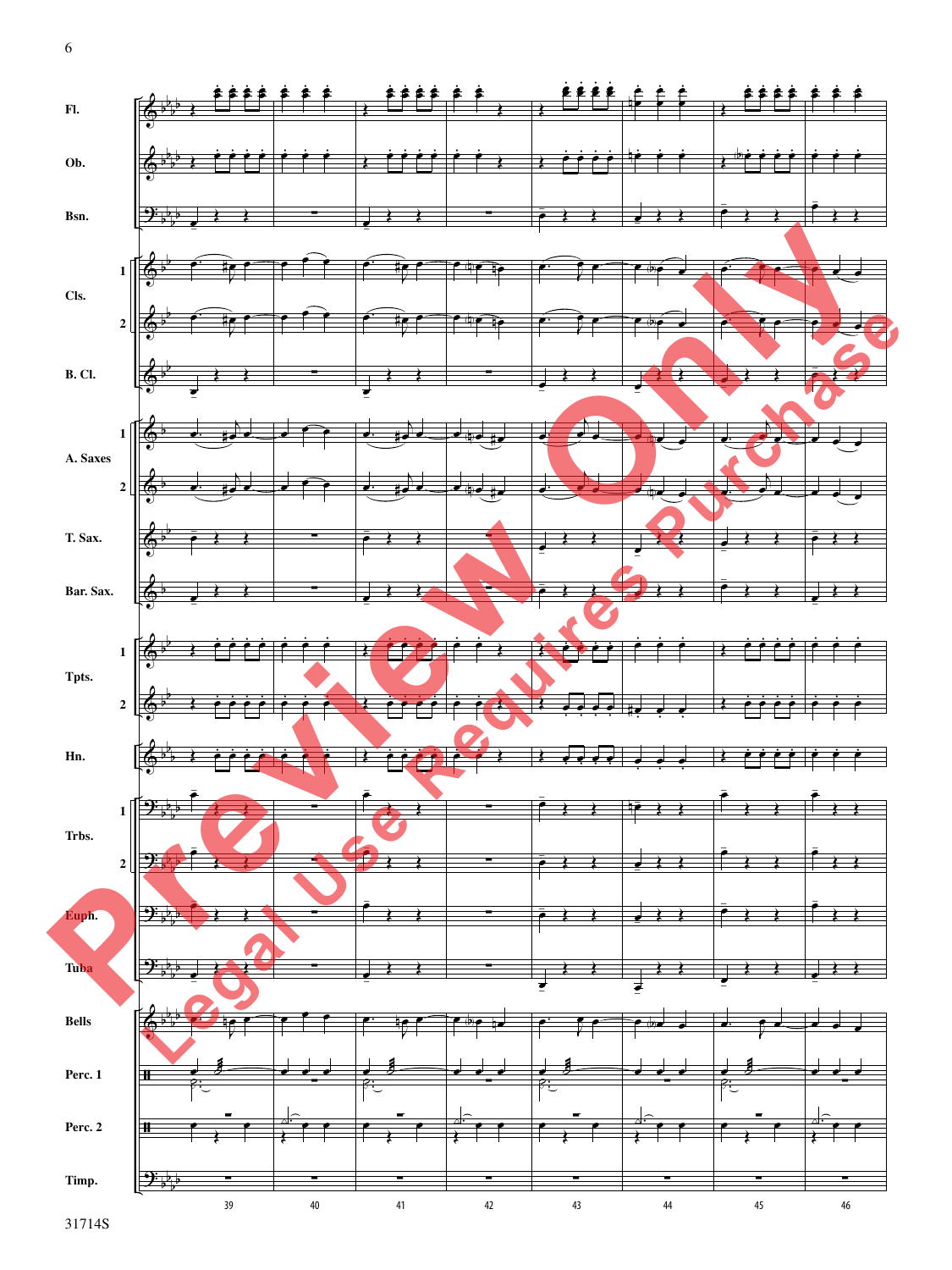

31714S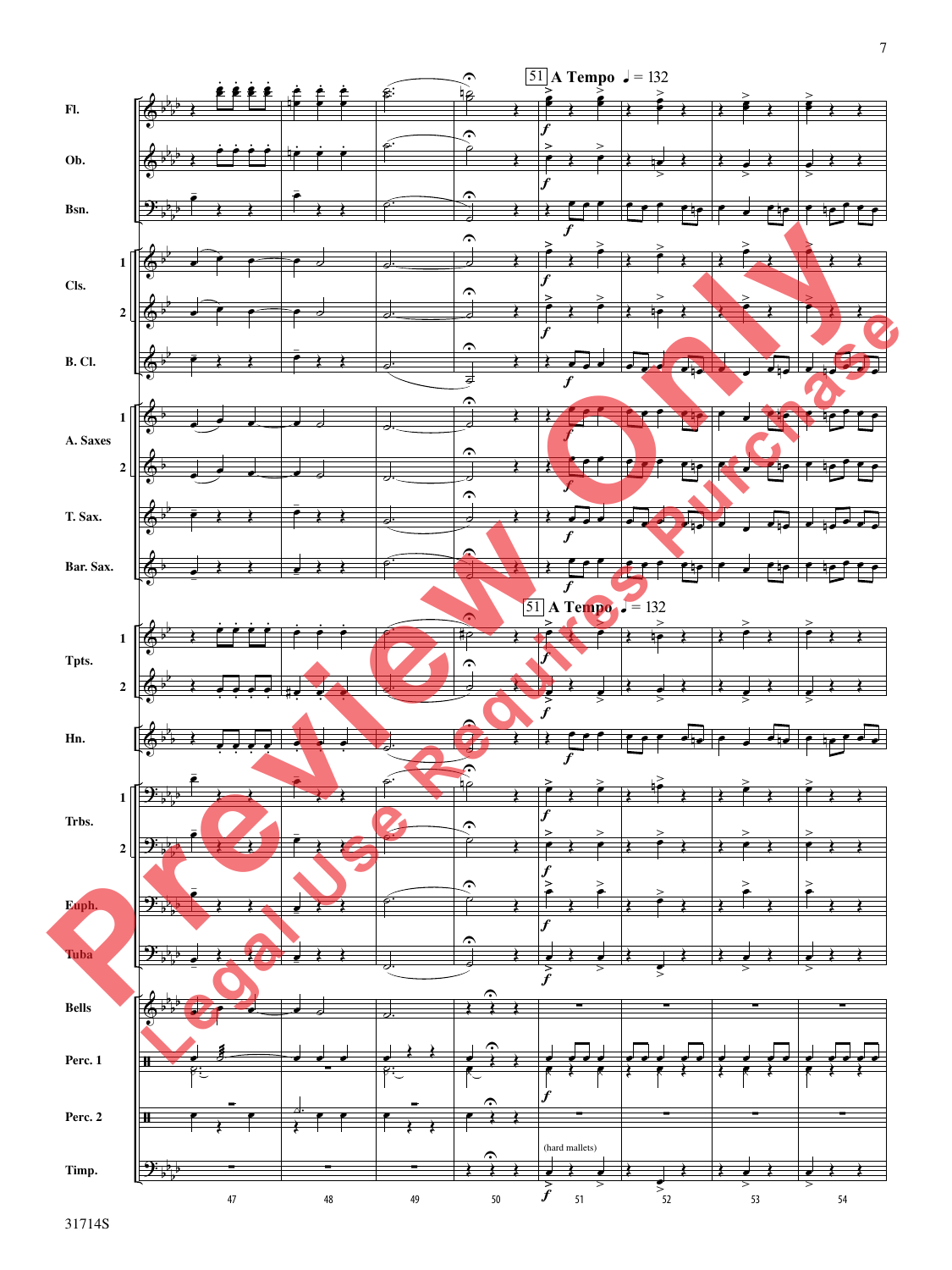

## 31714S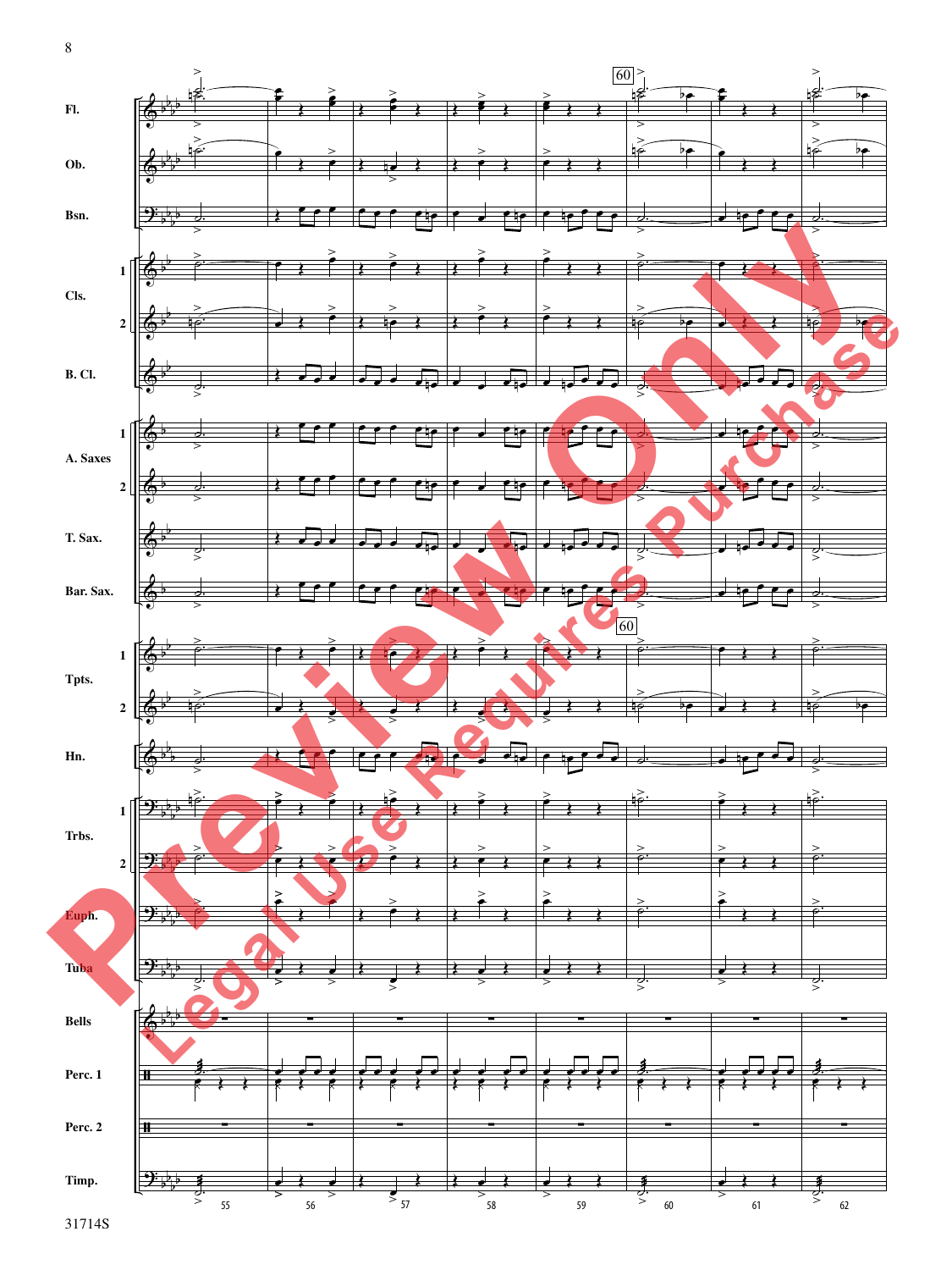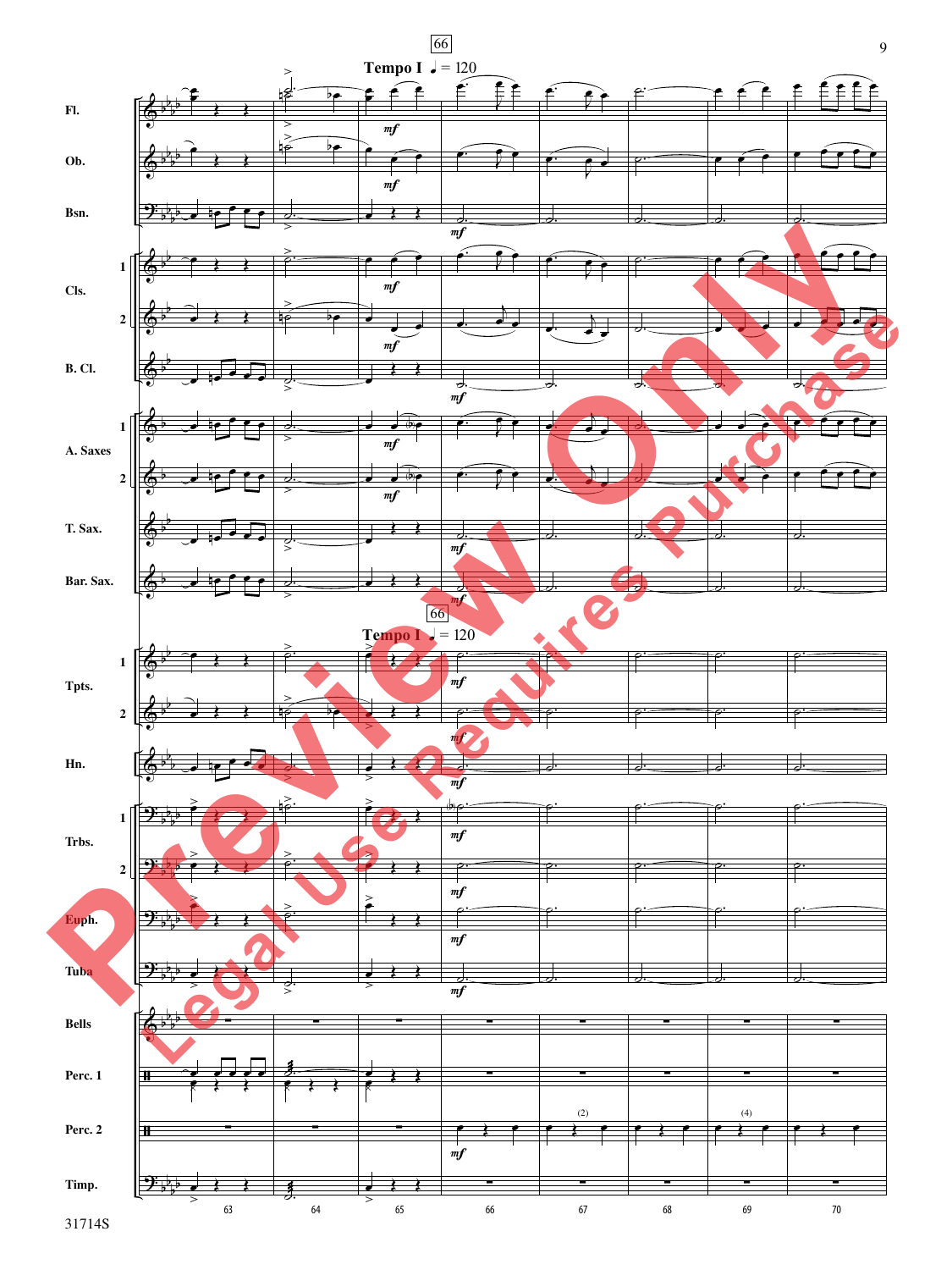

31714S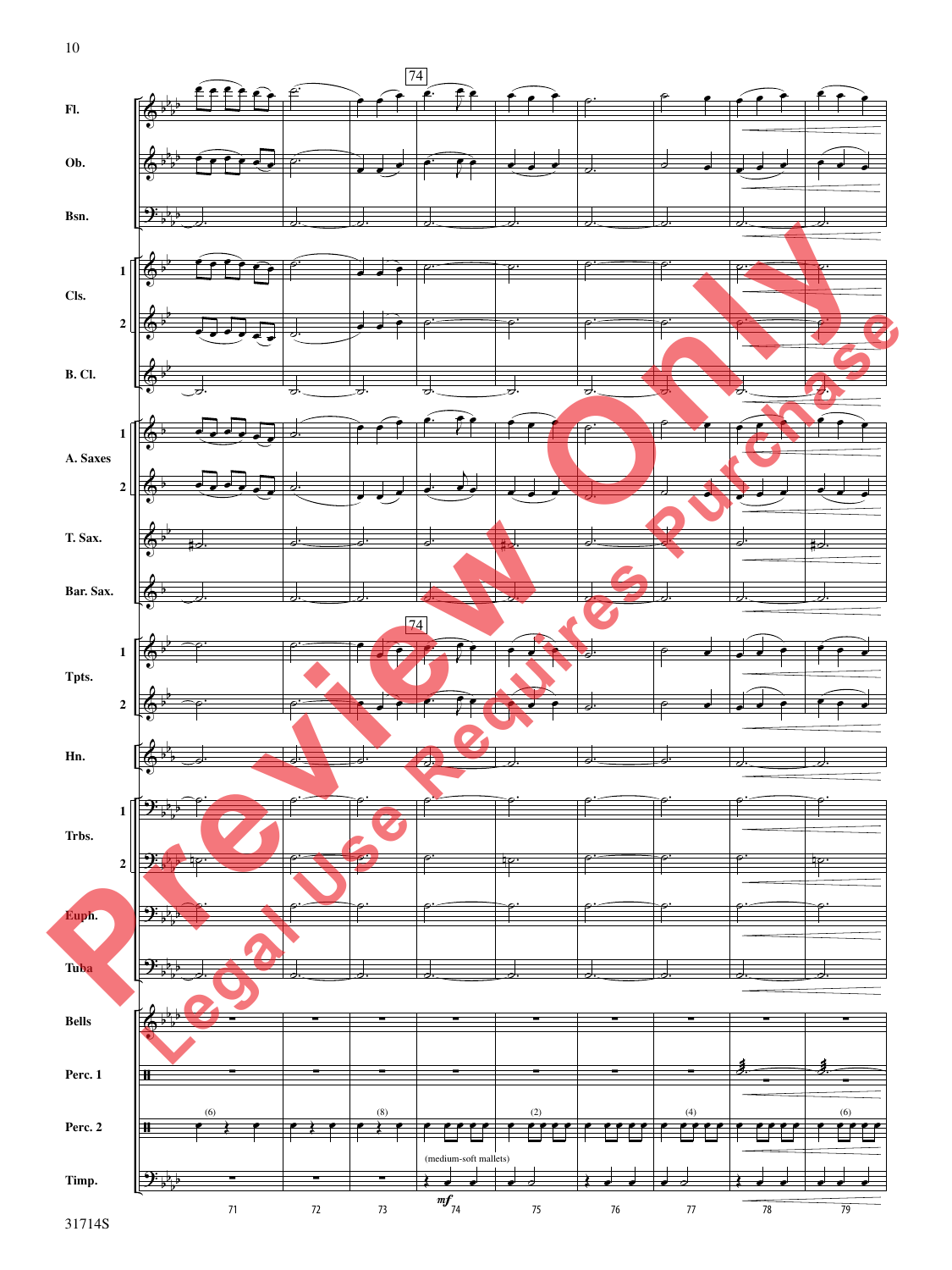